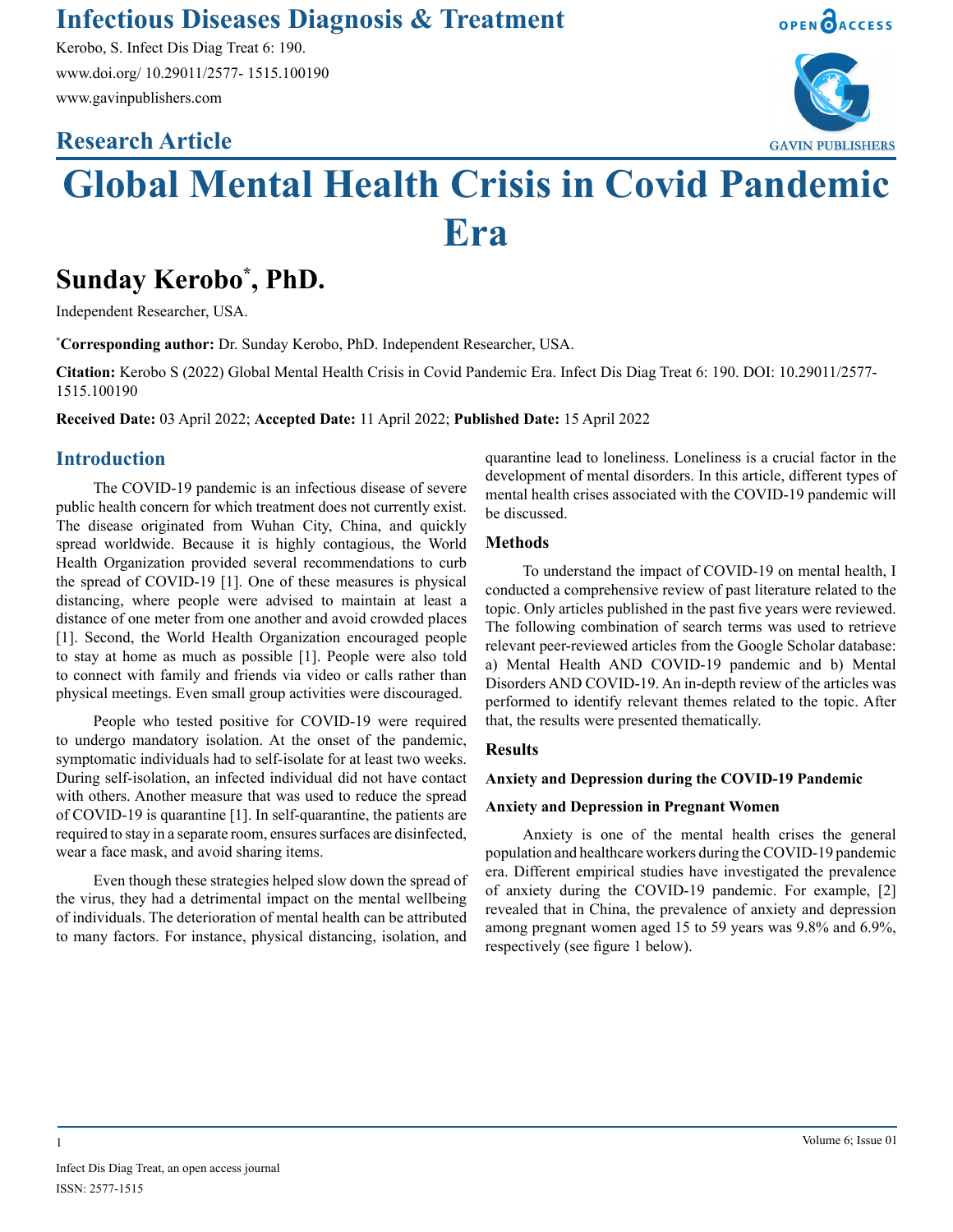**Citation:** Kerobo S (2022) Global Mental Health Crisis in Covid Pandemic Era. Infect Dis Diag Treat 6: 190. DOI: 10.29011/2577- 1515.100190



**Figure 1:** Prevalence of Anxiety and Depression among Pregnant Women.

Additionally, Wu F, et al. revealed that the risk of anxiety and depression was higher in widowed/divorced/unmarried, jobless, dysfunctional families, the first trimester, reduced family income, and pregnancy complications. Moreover, there was higher rates of anxiety and depression in pregnant women who did not engage in physical exercise, who smoked, and those who consumed alcohol [2]. However, highly educated women had a lower prevalence of anxiety and depression than those with lower educational attainment. In a related study, Dagklis T, et al. [3] revealed a rapid increase in anxiety levels among pregnant women at the onset of lockdown.

Lu MY, et al. [4] noted that even though pregnant women exhibited maternal anxiety and depression, it varied with age. Specifically, higher rates of these mental health disorders were reported in older women. Specifically, the highest rate of anxiety and depression was found in individuals aged less than 30 years  $(40.0\%)$ , followed by those aged 30-34 years  $(35.3\%)$  and those above 35 years (24.6%).



**Figure 2:** The Prevalence of Depression among Pregnant Women by Age Group

Increased anxiety and depression symptoms were also linked to the presence of suspected or confirmed COVID-19 cases, subjective risk of contracting COVID-19, self-rated severe life impact, and excessive watching of COVID-19 related news [4]. Anxiety and depression rates among women varied based on whether the pregnant women were nulliparous or multiparous. Anxiety and depression scores were higher in multiparous women than nulliparous [5]. These mental health disorders were linked to the belief that the pandemic would adversely affect their pregnancies.

#### **Anxiety and Depression among Patients**

Anxiety and depression were also common among patients during the COVID-19 pandemic. Alirezaei M, et al. [6] noted that in patients with multiple sclerosis, a higher number of hospital admissions linked to multiple sclerosis relapse and fear of the pandemic significantly predicted anxiety and depression. In this study, 51.4% of patients with multiple sclerosis had depressive symptoms. Apart from fear, higher depressive symptoms among patients with multiple sclerosis were lower educational attainment and divorced marital status.

#### **Mental Health Problems among Healthcare Professionals**

Being at the frontline in the fight against the pandemic, the healthcare workers developed various mental health problems. First, at the onset of COVID-19, healthcare workers had high emotional distress attributed to an elevated risk of exposure, prolonged work hours, ethical paradoxes, and a shortage of personal protective equipment [7]. The prevalence of emotional distress varied across the countries. For example, in Canada, 47% of healthcare workers were emotionally distressed compared to 23% in Pakistan.

Anxiety was also a common mental health problem in healthcare workers during the COVID-19 pandemic. During this period, 23% of healthcare professionals had anxiety symptoms across the globe [7]. However, there were higher rates of anxiety in some countries. For example, in China, 45% of healthcare workers had anxiety [7]. High anxiety scores were reported in healthcare workers who believed their families were at risk of being infected, those concerned about family care and responsibilities, and those who did not have relevant information about the pandemic. [8] reported many factors that increased anxiety symptoms in healthcare workers. They included shortage of personal protective equipment, fear of infecting others, fear of getting infected with COVID-19, limited rapid and swab laboratories, few hospitals that could handle the cases, and high morbidity rates [8]. The anxiety that affects healthcare professionals needs urgent attention because it elevates the risk of adverse events. For example, anxiety in healthcare workers leads to medical errors and work accidents.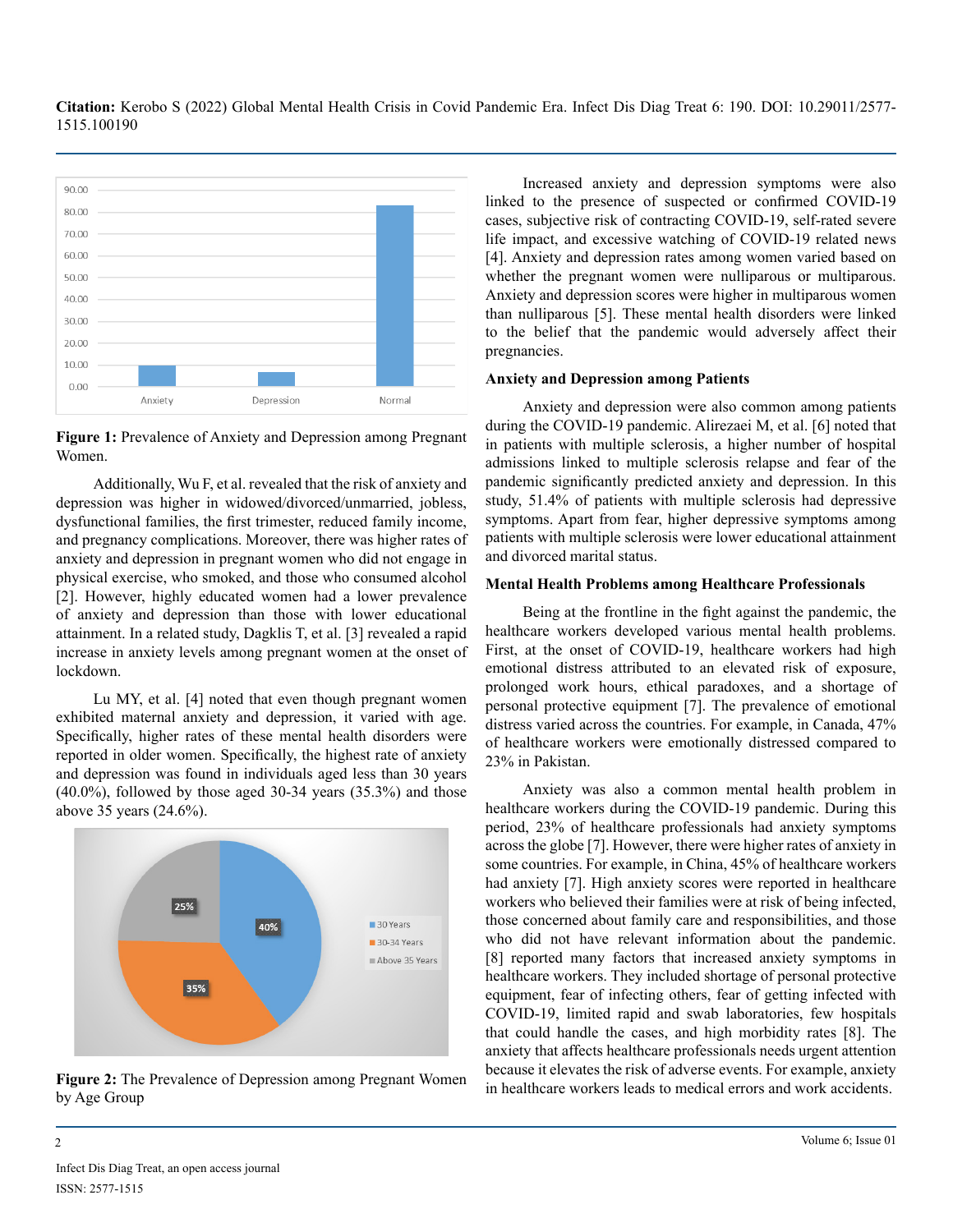In a study conducted in China, Chen J, et al. [9] revealed that the prevalence of anxiety and depression in healthcare workers was 16.63% and 18.29%, respectively. These mental health disorders were attributed to heavy workload, symptoms of respiratory disease, digestive problems, having performed COVID-19 tests, having a sick family member, and work-related stress [9]. In a related study, Sahin MK, et al. [10] reported that healthcare workers in Turkey developed various mental health problems. However, the prevalence of these disorders varied across different sociodemographic categories. For example, insomnia, distress, anxiety, and depression was higher in females than in males [10]. Additionally, the study showed that younger health workers (aged 26 – 30 years) had higher anxiety and depression scores than older age groups.

The severity of mental health problems is affected by work experience. Anxiety and depression scores were higher in healthcare workers with more than ten years of experience than those less than ten years [10]. Additionally, the study revealed that healthcare professionals with a history of psychiatric disorders had higher rates of mental illness during the COVID-19 pandemic. In a related study, Wilson W, et al. [11] revealed that female healthcare professionals had a two-fold higher likelihood of developing stress, depression, and anxiety compared to males. Additionally, [12] reported that among Jordanian healthcare professionals, anxiety and depression were linked to being male, more than 40 years old, long working experience, and being married. In Peru, [13] revealed that 21.7% of healthcare professionals developed severe anxiety, while 26.1% developed severe mental distress. Additionally, this study showed that healthcare workers with high educational attainment experienced lower anxiety levels than those with lower educational levels. Additionally, [13] reported that healthcare workers who were geographically situated further from the COVID-19 epicentre in Peru had lower levels of anxiety and mental distress. In Nepal, 38% of healthcare professionals on COVID-19 duty suffered from anxiety and depression. The high prevalence of anxiety among Nepal healthcare workers was attributed to various factors, such as shortage of protective gear and subsequent fear of infection.

Another mental health problem that was reported among healthcare workers during the COVID-19 pandemic is posttraumatic stress disorder. A study conducted by [14] in Wuhan revealed that the prevalence of PTSD symptoms among frontline healthcare workers ranged from 4.7% to 9.3% in the outbreak of COVID-19. Additionally, [14] established that local healthcare professionals had higher risks of developing PTSD symptoms than medical rescue teams. Similarly, doctors showed more PTSD symptoms than nurses. In an earlier study conducted by [15] in Wuhan, the researchers established a high prevalence (20.87%) of PTSD among the healthcare professionals in the first six months

following the local outbreak of COVID-19. Additionally, the study revealed that more than 88.88% of the healthcare workers with probable PTSD had anxiety symptoms. Next, 82.09% of healthcare professionals with possible PTSD showed symptoms of depression. Moreover, [15] showed that all healthcare workers with probable PTSD had somatic symptoms. Lastly, 95.52% of the healthcare professionals with plausible PTSD had insomnia.

In Taiwan, 15.4% of the healthcare workers had PTSD symptoms [4]. Further analysis showed that fear of COVID-19 and anxiety symptoms significantly predicted PTSD. This implies that healthcare workers with high anxiety levels and fear of COVID-19 are highly likely to develop PTSD [4]. In the UK, 47 % of the social care and frontline healthcare workers had PTSD and symptoms of depression [16]. These mental health disorders developed because social care and healthcare professionals were worried about infecting others. Additionally, participants who felt stigmatized and did not have reliable access to personal protective equipment were highly likely to meet the criteria for PTSD. Other significant predictors of PTSD are redeployment during the pandemic and being infected with PTSD. However, higher household income was linked to decreased odds of PTSD [16]. In a related study conducted in Wuhan, [17] revealed that medical practitioners had higher levels of stress (16.0%), anxiety (35.6%), and depression (46.7%). When the medics returned home, 31.6% developed PTSD symptoms.

#### **The Impact of COVID-19 Pandemic on Eating Disorders**

Studies conducted on the relationship between the COVID-19 pandemic and eating disorders shows that the pandemic exacerbated the problem [18,19]. For example, [18] revealed that 35.5% showed increased binge eating behaviors, while 18.9% exhibited enhanced purging behaviors. In participants with anorexia nervosa, 67.1% showed increased restricting behaviors, while 20.5% showed elevated binge eating and 18.2% had enhanced purging. Additionally, [18] revealed that in the general population with no history of an eating disorder, 27.6% of the participants reported an increased food restriction, whereas 34.6% showed elevated binge eating behaviors [18]. These results suggest that even at the onset of the pandemic, individuals with an existing eating disorder reported increased symptoms that show that COVID-19 exacerbated their disordered eating symptoms. The increased prevalence of eating disorders during the COVID-19 pandemic may be attributed to stress, anxiety, and depression that developed because of social distancing implemented to reduce the spread of the virus.

In a study conducted in Germany, [19], the majority of the participants who had eating disorder symptoms revealed that the COVID-19 pandemic aggravated their symptoms. Additionally, 20% of the patients developed new disordered eating symptoms.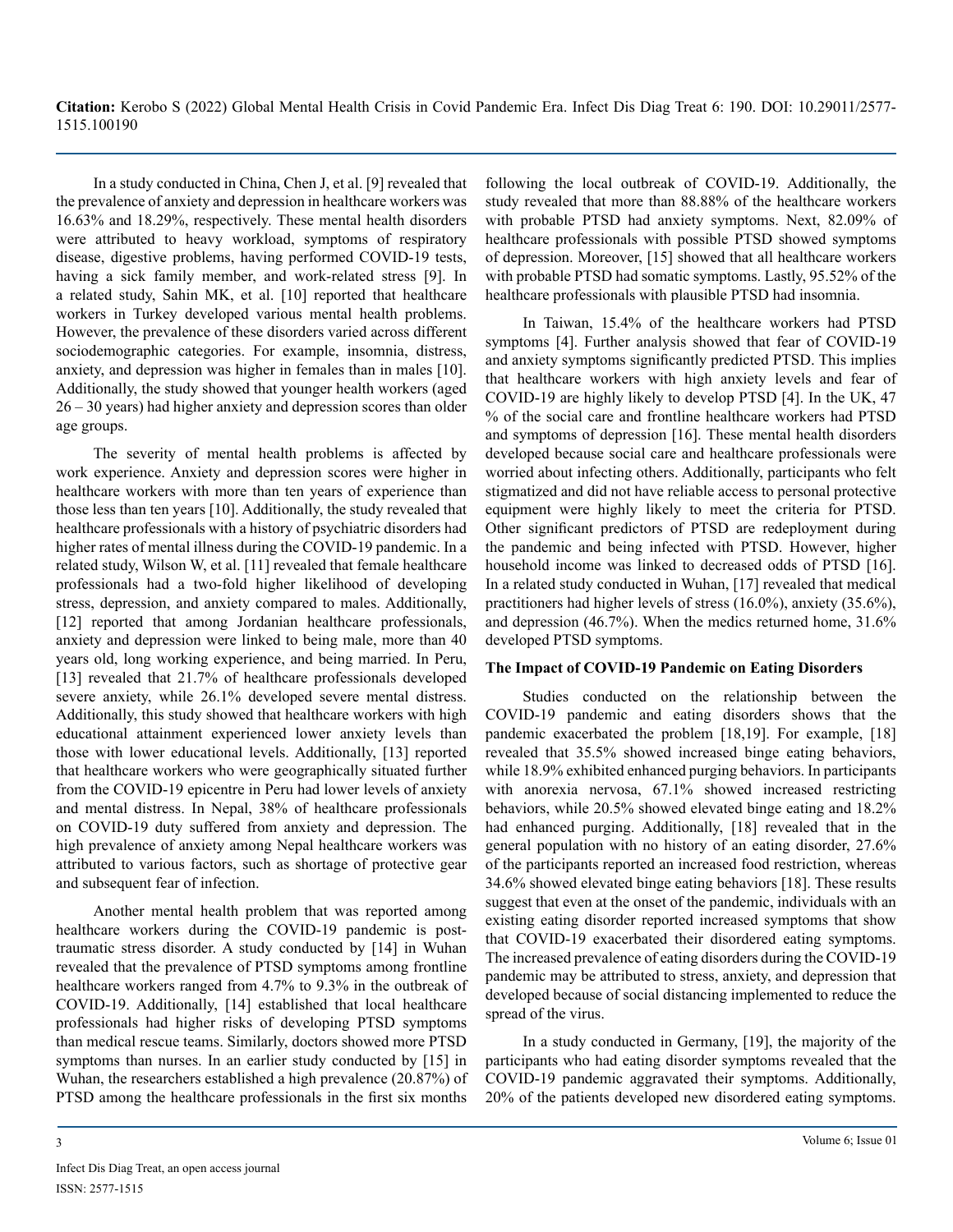Regarding the exact symptoms, most of the patients had eating disorders cognitions, e.g., fear of gaining weight and shape concerns. [20] revealed that the increased prevalence of disordered eating during COVID-19 could be attributed to stressful life events. Psychological distress is a common characteristic of communicable disease outbreaks. The current pandemic led to the separation of people and decreased social activities because of lockdowns, isolation, and quarantine. These factors led to the development of stress and were precursors to eating disorders development and relapse.

An increase in the prevalence of eating disorders during the COVID-19 pandemic may also be linked to anxiety [20]. Because the pandemic was a public health threat, many people have experienced increased anxiety because of uncertainty. Because people with eating disorders usually reported high intolerance of uncertainty, they became more vulnerable to distress which worsened their disorders. Public health messaging has also been blamed for increased rates of eating disorders during the COVID-19 pandemic. Public health messages encouraged people to be vigilant of the possible physical symptoms of COVID-19, e.g., fever and shortness of breath. Some people became hyper vigilant towards the possible symptoms of the pandemic, resulting in increased distress and fear. Consequently, such individuals developed anxiety and subsequent eating disorder symptoms.

Stressful life events during the COVID-19 pandemic contributed to elevated anxiety, where people respond to heightened stress in their homes or workplace through ineffective coping mechanisms [20]. Examples of maladaptive coping strategies in the eating disorder include enhanced frequency of eating disorder cognition (e.g., rumination) and behaviors (e.g., purging behaviors and binge eating). Another critical challenge to eating disorders during COVID-19 is social distancing and self-isolation. To curb the spread of COVID-19, the World Health Organization mandated physical distancing between oneself and others. However, social distancing increased the likelihood of being isolated and lonely. Isolation and loneliness are risk factors for the development of eating disorders.

## **Discussion**

This study aimed to identify the mental health disorders during the COVID-19 pandemic. To understand the impact of COVID-19 on mental health, a comprehensive review of past literature was performed. An in-depth review of the articles led to various mental health issues. The most common mental health problem experienced by the general population and healthcare professionals during the COVID-19 period is anxiety. The review revealed that anxiety was common in pregnant women. The prevalence of this disorder in pregnant women ranged from 9.8% [2] to 40% [4]. In healthcare workers, the worldwide prevalence

of anxiety disorder is 23% [7]. However, some countries (e.g., China) had higher rates of anxiety among healthcare professionals [7]. Increased prevalence of anxiety was attributed to various factors. In the general population, it was linked to reduced income, joblessness, and dysfunctional families. Some of the causes of anxiety in healthcare workers included an elevated risk of exposure, prolonged work hours, ethical dilemmas, and a shortage of personal protective equipment [7].

Another mental health disorder found in the general population and healthcare workers is depression. In the general population, depression was linked to the presence of suspected or confirmed COVID-19 cases, subjective risk of contracting COVID- 19, self-rated severe life impact, and excessive watching of COVID-19 related news [4]. Some of the factors that predicted depression in healthcare workers included heavy workload, symptoms of respiratory disease, digestive problems, having performed COVID-19 tests, having a sick family member, and work-related stress [9]. Another mental health crisis found in healthcare workers during the COVID-19 pandemic is PTSD. This disorder was attributed to worry about infecting others, stigmatization, and shortage of personal protective equipment. Redeployment during the pandemic and being infected with COVID-19 contributed to PTSD.

Furthermore, the review showed that COVID-19 aggravated eating disorders. [18] reported that 35.5% of participants showed increased binge eating behaviors, whereas 18.9% exhibited enhanced purging behavior. Additionally, people with no history of eating disorders developed them. Increased prevalence of eating disorders during the COVID-19 pandemic was linked to stress, anxiety, and depression that developed because of social distancing implemented to reduce the spread of the virus. The COVID-19 pandemic separated people and reduced social activities because of lockdowns, isolation, and quarantine. These factors led to an increase in stress and the development of eating disorders.

# **Conclusion**

Taken together, this review revealed that the COVID-19 pandemic had a devastating impact on the mental health of the general population and healthcare professionals. First, this study suggests that COVID-19 led to anxiety disorders. Anxiety disorders are attributed to many factors, such as reduced income, joblessness, dysfunctional families, and a shortage of personal protective equipment. Second, this review revealed that the COVID-19 pandemic aggravated depressive symptoms. In individuals who did not have depression, the pandemic led to the development of this disorder. Lastly, this study suggests that the COVID-19 pandemic worsened eating disorders. Overall, the results of this study show that there is an urgent need to address the mental health problems developed or aggravated by the COVID-19 pandemic.